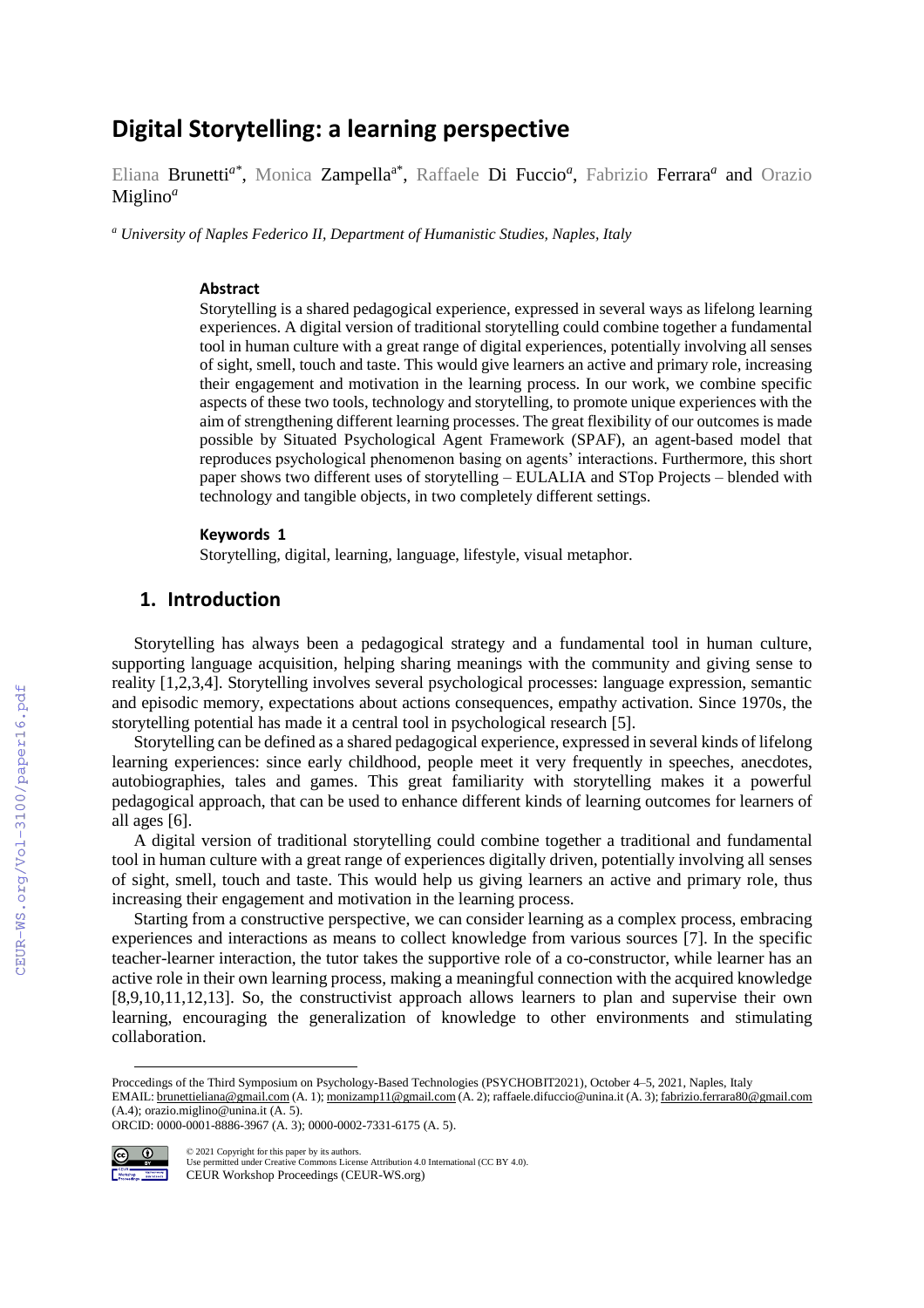Digital storytelling can support a constructivist learning approach, as it combines traditional storytelling with digital media and technological tools, setting the stage for innovative learning practice in several contexts.

## **2. Storytelling in Situated Psychological Agents Framework Methodology (SPAF)**

In our work, we combine specific aspects of two tools, technology and storytelling, to promote unique experiences with the aim of strengthening different learning processes. The great flexibility of our outcomes is made possible by Situated Psychological Agent Framework (SPAF) [14,15], a methodology designed to empower psychological or pedagogical settings through the use of specific technology systems. SPAF is an agent-based model, so in the first place it consists in analysis and exploration of real-life contexts to detect their structural and functional features, including all the agents acting in them and their mutual interactions. The aim of this methodology is to model psychological phenomenon basing on agents' interactions, in order to detect specific aspects to improve with technological tools. Therefore, once the setting is delineated in all its complexity, the next step is to recognize a particular interaction and supplement it with an ad-hoc designed tool, which could reproduce or model natural systems to strengthen the process we are interested in.

Considering interactive storytelling as our setting of interest, we can easily detect its main elements according to SPAF methodology [14]:

- Narrator: an agent supporting the listener during the learning experience, reading the story and stimulating a meaningful interaction with the listeners.
- Listener/learner: one or more agents situated in the learning scene, who actively participate to the interaction guided by the narrator, selecting autonomously their own actions, thus affecting the learning scenario.
- Story: the narrative framework in which the learning experience is developed.



**Figure 1:** The main elements of a Storytelling setting: in the left oval there is the Narrator; in the right oval there is the Listener; in the rectangle under them there is the Story.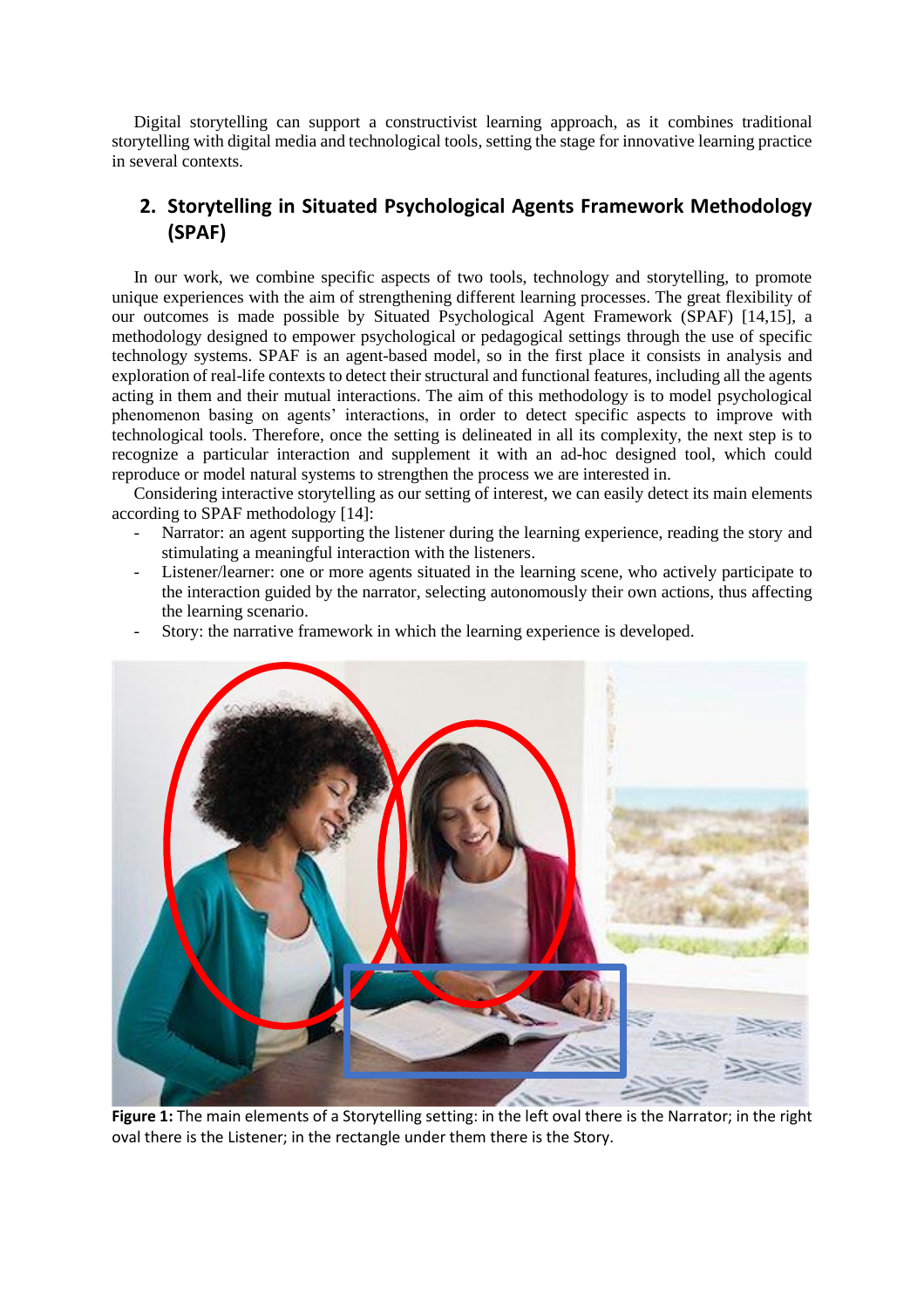To empower this specific educational setting, the narrator's functions could be implemented by an Artificial Tutoring System that interacts with the human listener through a smartphone or any other device. The tool implementation is made possible by the middleware Smart Technologies to Enhance Learning and Teaching (STELT) [16,17], which allows the development of learning scenarios and the construction of their underlying logic. This authoring system is also suitable for user with low programming skills, as psychologist and pedagogical tutors could be, and allows the construction of learning analytics about the learners and the adaptive tutor's modules. Moreover, using STELT augmented reality system become easy to implement, thus offering the opportunity to create an immersive learning experience involving Tangible User Interfaces: basing on RFID/NFC technology, physical materials become smart objects inserted in the learning environment, which becomes a process potentially involving all learner senses [17].

#### **3. Language learning with digital storytelling: Eulalia**

Learning is a process strongly linked to human experience, suitably internalized and transformed. To become part of the knowledge of an individual, in fact, it is essential that concepts and notions are anchored to situations of everyday life [18]: only through the concrete link with reality there can be a real and lasting learning. In other words, learning is a deeply contextual experience that feeds on the exchanges between the learner and the surrounding environment, giving life to subjective narratives full of meaning [19].

Given the importance of the link with concrete reality, the EULALIA project was born with the aim of creating an ad hoc environment to facilitate the learning of a foreign language. In fact, EULALIA is currently aimed at students who join to Erasmus+ projects, moving to study abroad in countries of which they do not know the language or the customs and traditions.

EULALIA's main goal is "education rather than entertainment"[20] and it is pursued through a serious game that combines training with elements of gamification and embodied knowing to motivate and engage students [21].

The result is a technology-enhanced learning tool that provides the learner with a narrative framework, in which they have to make choices and solve problems in a multimodal and multisensory way. EULALIA offers a new original way of learning the language, simulating the interactive exchange with the context in the most natural way possible. For this purpose, students can also count on the help of language teachers to conceive, design and implement Open Educational Resources (OERs) to be implemented as a mobile APP and to be used in interaction with various digital or physical materials (for example a painting, a conceptual or geographical map). In this way, the students themselves are involved in the creation of scenarios starting from narratives based on their own needs and interests.

Eventually, by putting themselves out there, students can improve their Language Learning Strategies (LLS) and gain greater awareness.

Although the goal is ambitious, it is pursued in a simple and immediate way. The learners interact with digital or physical materials, supported by an artificial narrator. The learners have an active and primary role, exploring the map to discover the story and learn about a new country; the artificial narrator engage their attention by telling anecdotes or asking questions. Through the use of real tangible objects and of all five senses, the learner will try to satisfy the storyteller's request and continue the interaction. For example, the user can search for a place on the map using his smartphone or find a particular smell using his sense of smell (Figure 2). Everything is made possible by NFC technology and STELT.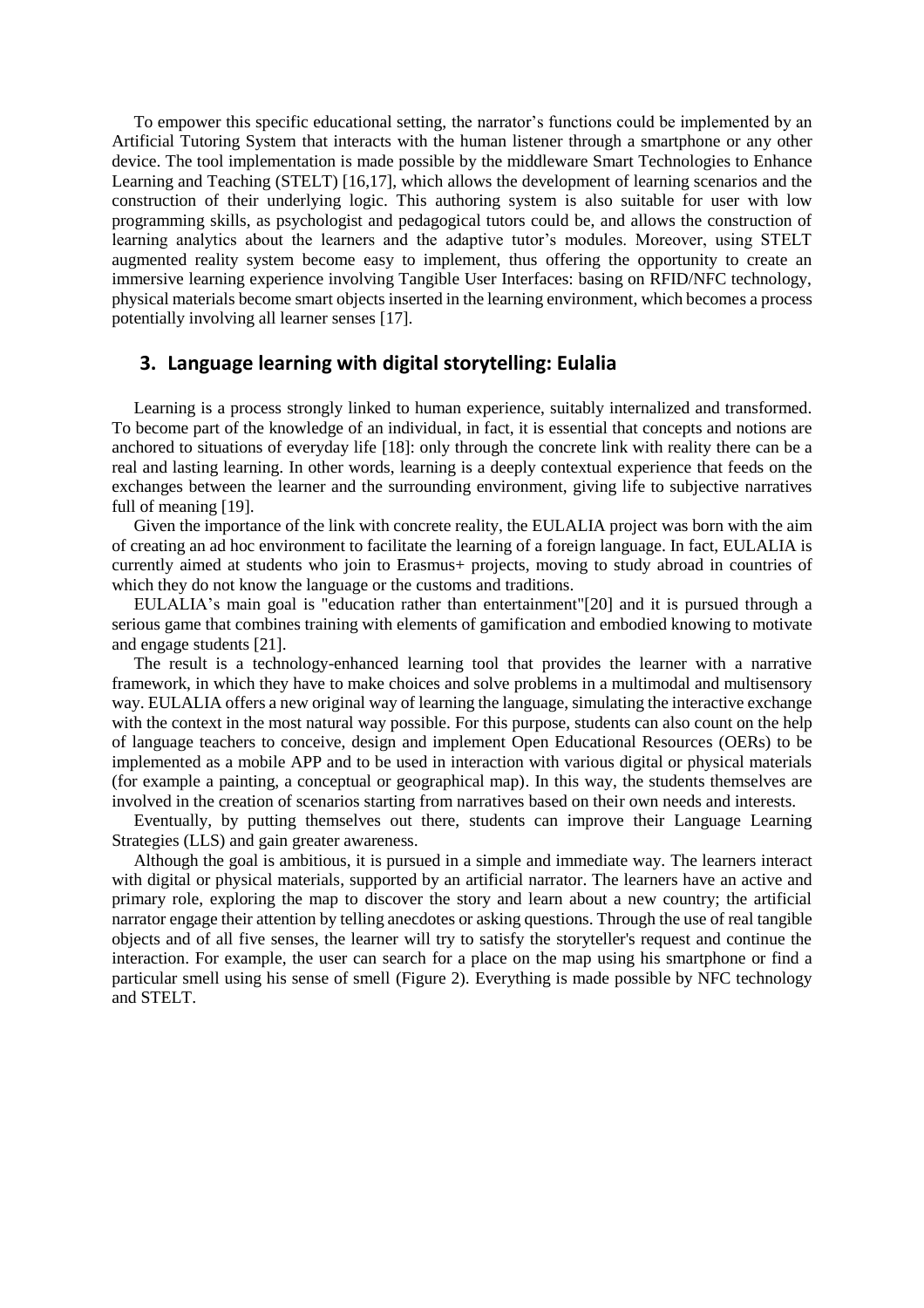



**Figure 2:** Two moments of the exploration of the map by a user: in the photo above the user explores the map with his mobile phone; in the photo below the user receives feedback from the artificial tutor.

## **4. Visual metaphors through a digital experience: Stop Obesity Project**

Stop [22] is a project aimed at facing the challenge of obesity through a digital methodology, facilitating the acquisition of healthy habits, replacing unhealthy ones. STop is, in fact, the acronym of «STop Obesity Platform» and consists in an integrate system with an online platform and an app based on gamification, to support and monitor obese people in the path of changing their lifestyle, under the supervision of Healthcare Professionals. The platform's main aim is to collect data on obese people's habits in four main areas: diet, hydration, walking and exercise; secondly it enables health professionals' access to them.

In this paragraph we will focus on the app, which has the main goal to support the increase of selfawareness and self-knowledge in People with Obesity (PwO), considered as the first target of the project.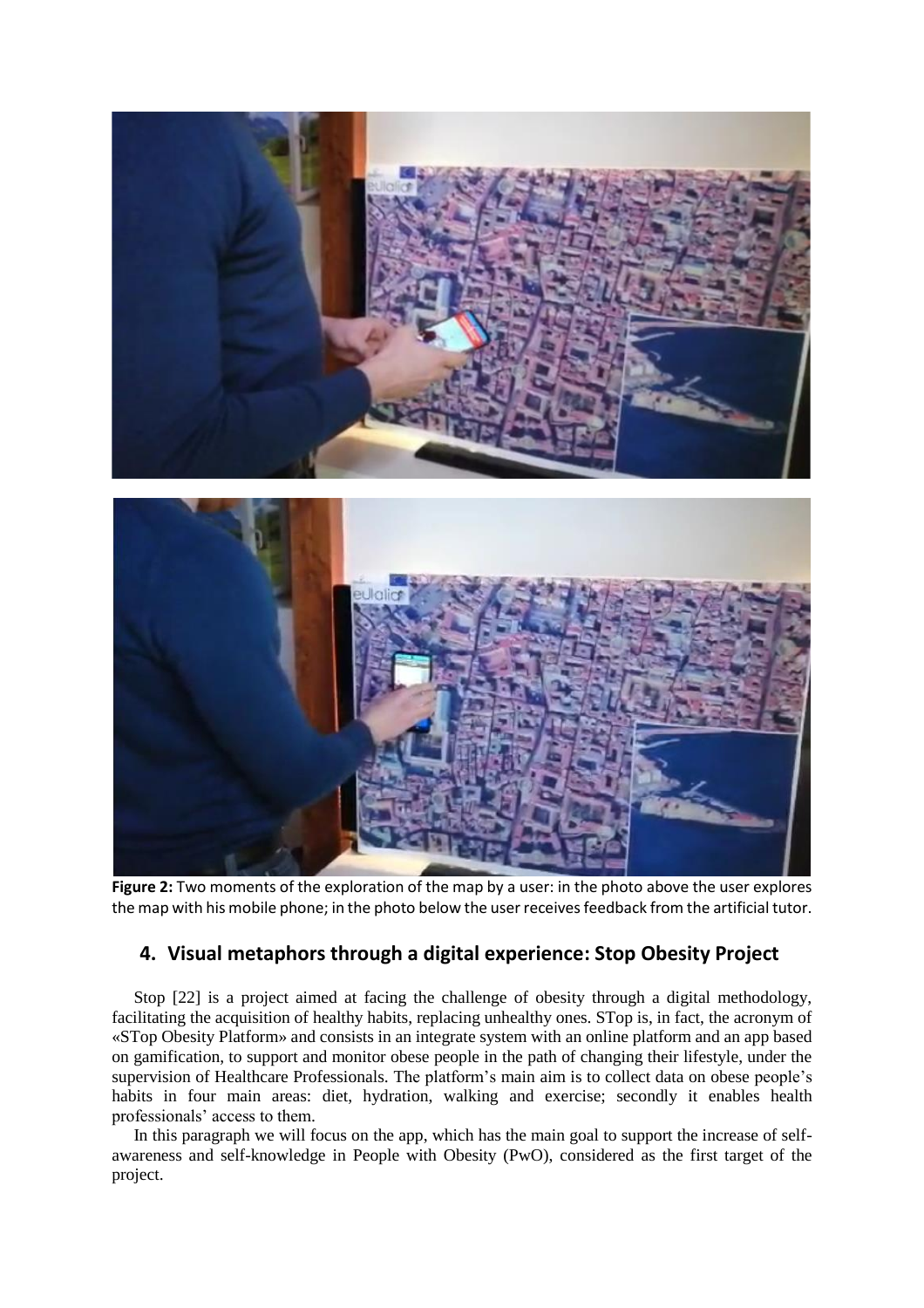Storytelling has the primary role in focusing the user attention about the changing process on the consequences of unhealthy habits not on the body image but on body strength, health, and wellness. This is made possible creating a visual metaphor to represent the body as a place to live in and to take care of. Since metaphors can have a graphic representation [23], the storytelling framework of a digital tool can surely base on this kind of narrative, using images with a deep meaning and a link to the main goal of the app.

The first aim of the app is to offer a visual representation of the habits' tracking made by the platform. Therefore, basing on the allegory of The Portrait of Dorian Gray [24], the data about the user's habits in diet, hydration and daily exercise are visually represented in a changing painting; every week a new interactive painting will be unlocked, even if the user doesn't achieve all his/her goals.



**Figure 4:** User's Art Gallery: every week a new interactive painting will be unlocked, even if the user doesn't achieve all his/her goals.

While the Dorian Gray's portrait shows the direct effect of age and experiences directly on his painted image, in Stop App what is visual represented is the user's effort to start and maintain new healthy habits. These direct consequences are showed in a changing natural landscape, leaning on the metaphor of the body as the most important place to live in. This choice was made to help the PwO differentiate their changing process toward a new healthy life from the expectations about their body image and the related unrealistic standards promoted by western society.

People with obesity, compared with normal weight individuals, have a higher body dissatisfaction [25,26], such as negative perceptions and feelings about their own body [27,28]. This is the reason why the Stop App focus on the daily cares their bodies need to be healthy, instead.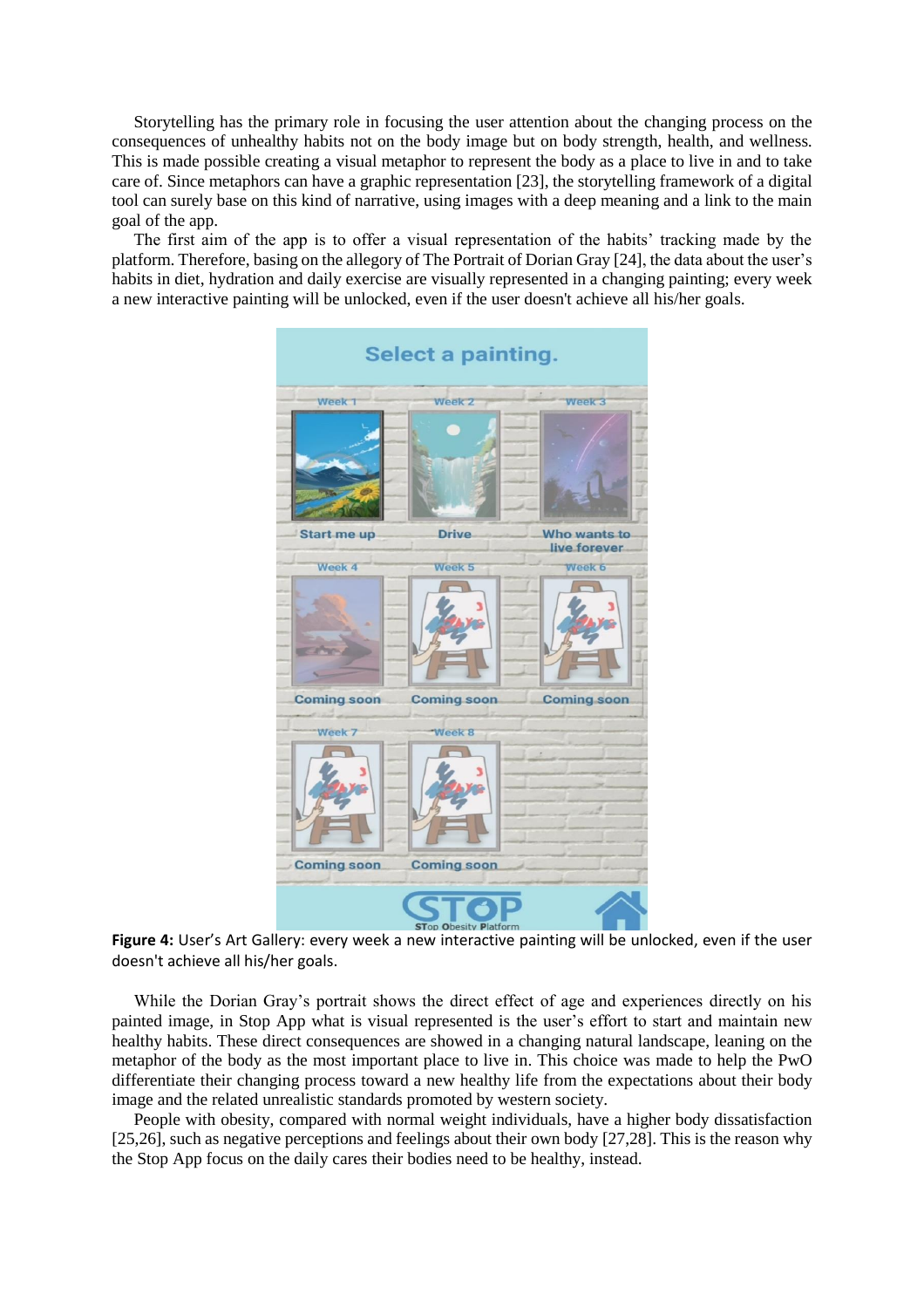There are three elements of the painting which constantly change together with the collected data variations: flora, fauna and weather events. The player's results in each one of the collected areas will cause a change on the various elements of the painting (i.e., user's eating habits will affect the flora in the picture). During each of the 8 weeks, the players complete a new personalized painting. Furthermore, as the paintings will represent the distinctive specific path of each player, every one of them will have a unique Art Gallery.



**Figure 5**: The user's habits change the characteristics of the picture. Moreover, if the "plus" sign is present, the trend is better than the previous day; if instead there is the "minus" sign it means that the user has had less healthy habits and some elements will disappear from the picture.

### **5. Conclusions**

This short paper shows two different uses of storytelling, blended with technology and tangible objects, in two completely different settings. The aim is to show how the great flexibility of storytelling itself and its long tradition in literature can be empowered with modern tools within the design of psychological and educational interventions. Thanks to the use of SPAF Methodology it is possible to blend together aspects classically considered at the extreme poles: tradition and technology, digital and tangible world, artificial and human agents.

The accessibility of both the tools and the procedures to make them real are guaranteed by a middleware designed ad hoc (STELT), to create a meaningful and concrete connection between professionals from humanistic, scientific and technical fields.

### **6. Acknowledgements**

This paper has been supported by EULALIA (Enhancing University Language courses with an App powered by game-based Learning and tangible user Interfaces Digital Creativity Enhanced in Teacher education) Project – Erasmus Plus KA2 – [Grant Agreement n° 2019-1-IT02-KA203-063228]. It runs between October 2019 and September 2021.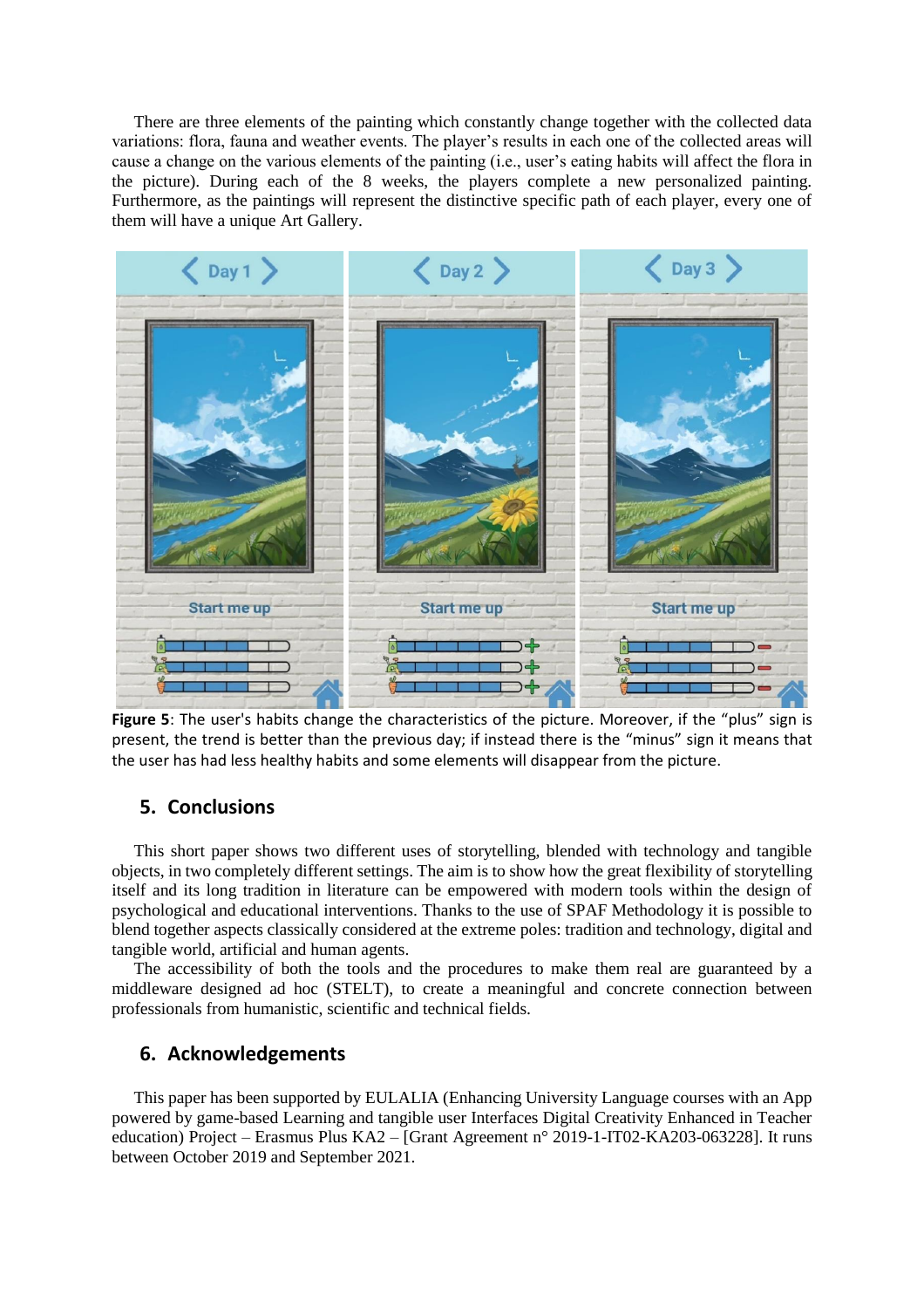Authors would also like to thank all the partners of STop Obesity Platform (STOP)» Project that is part of H2020 programme of the European Union [H2020 MSCA-RISE project no 823978]. The project involves the University of Naples "Federico II" and other parties from Germany, Ireland, Italy and United Kingdom. It has begun in March 2019, and it will end in February 2023.

The European Commission's support for the production of this publication does not constitute an endorsement of the contents, which reflect the views only of the authors, and the Commission cannot be held responsible for any use which may be made of the information contained therein.

### **7. References**

- [1] J. Bruner, Play, thought and language. Prospects, 16(1), pp. 77-83. (1986).
- [2] A. Wright, Creating stories with children. Oxford University Press, 1997.
- [3] C. E. Abrahamson, Storytelling as a pedagogical tool in higher education. Education, 118(3), (1998) 440-452.
- [4] W. Tsou, The Effects of Storytelling on Adult English Learning. English Teaching & Learning, (2012) 36.2.
- [5] A. Smorti, Il pensiero narrativo. Costruzione di storie e sviluppo della conoscenza sociale, Firenze: Giunti, 1994.
- [6] N. Sharda, Applying movement oriented design to create educational stories. Int J Learn13(12), 177–184 (2007).
- [7] T.M. Duffy, J. Lowyck, D.H. Jonassen, Designing environments for constructive learning, Springer Publishing Company,Incorporated, 2012.
- [8] H. Daniels, Vygotsky and pedagogy, Psychology Press, 2001.
- [9] J. Dewey, Experience and education, Simon and Schuster, 2007.
- [10] I. Verenikina, Scaffolding and learning: Its role in nurturing new learners, inLearning and the learner: exploring learningfor new times, ed. by P in Kell, W Vialle, D Konza, G Vogl (University of Wollongong, 2008), p. 236.
- [11] L. S. Vygotskij, Mind in society: the development of higher psychological process (1978) (M. Cole, V John-Steiner, S. Scribner e E. Souberman, a cura di). Cambrigde, MA.G. Wells, Dialogic inquiry: Towards a socio-cultural practice and theory of education, Cambridge University Press, 1999.
- [12] K. Bouman, Retention of Learning: Student-led Classrooms or Traditional Classrooms?, Southwest Minnesota StateUniversity, 2012.
- [13] E. Dakich, Theoretical and Epistemological Foundations of Integrating Digital Technologies in Education in the Second Half ofthe 20th Century in Reflections on the History of Computers in Education, Springer Berlin Heidelberg, 2014, pp. 150–163.
- [14] M. Ponticorvo, R. Di Fuccio, A. Di Ferdinando, O. Miglino, An agent-based modelling approach to build up educational digital games for kindergarten and primary schools. Expert Systems, 34(4), (2017).
- [15] M. Ponticorvo, E. Dell'Aquila, D. Marocco, O. Miglino, Situated psychological agents: A methodology for educational games. Applied Sciences, 9(22), 4887 (2019).
- [16] O. Miglino, A. Di Ferdinando, M. Schembri, M. Caretti, A. Rega, C. Ricci, STELT (Smart Technologies to Enhance Learning and Teaching): a platform to create augmented reality environments for learning, teaching and playing, Sistemi intelligenti, 25 (2013).
- [17] O. Miglino, A. Di Ferdinando, R. Di Fuccio, A. Rega, C. Ricci, Bridging digital and physical educational games using RFID/NFC technologies. Journal of e-Learning and Knowledge Society, 10(3), (2014).
- [18] A. Mazzucato, V. Caputo, R. Roig-Vila, R. Satorre Cuerda, J. Kic.Drgas, J. Woźniak, C. Calleja, E. Burlo, C. Sundberg, Supporting Language Learning Strategies for Erasmus Students with a Mobile Tool Using Tangible User Interfaces and Interactive Storytelling: the EULALIA Approach, in: Proceedings of the Second Symposium on Psychology-Based Technologies, Naples, Italy, September 28-29, 2020, CEUR-WS.org/Vol-2730.